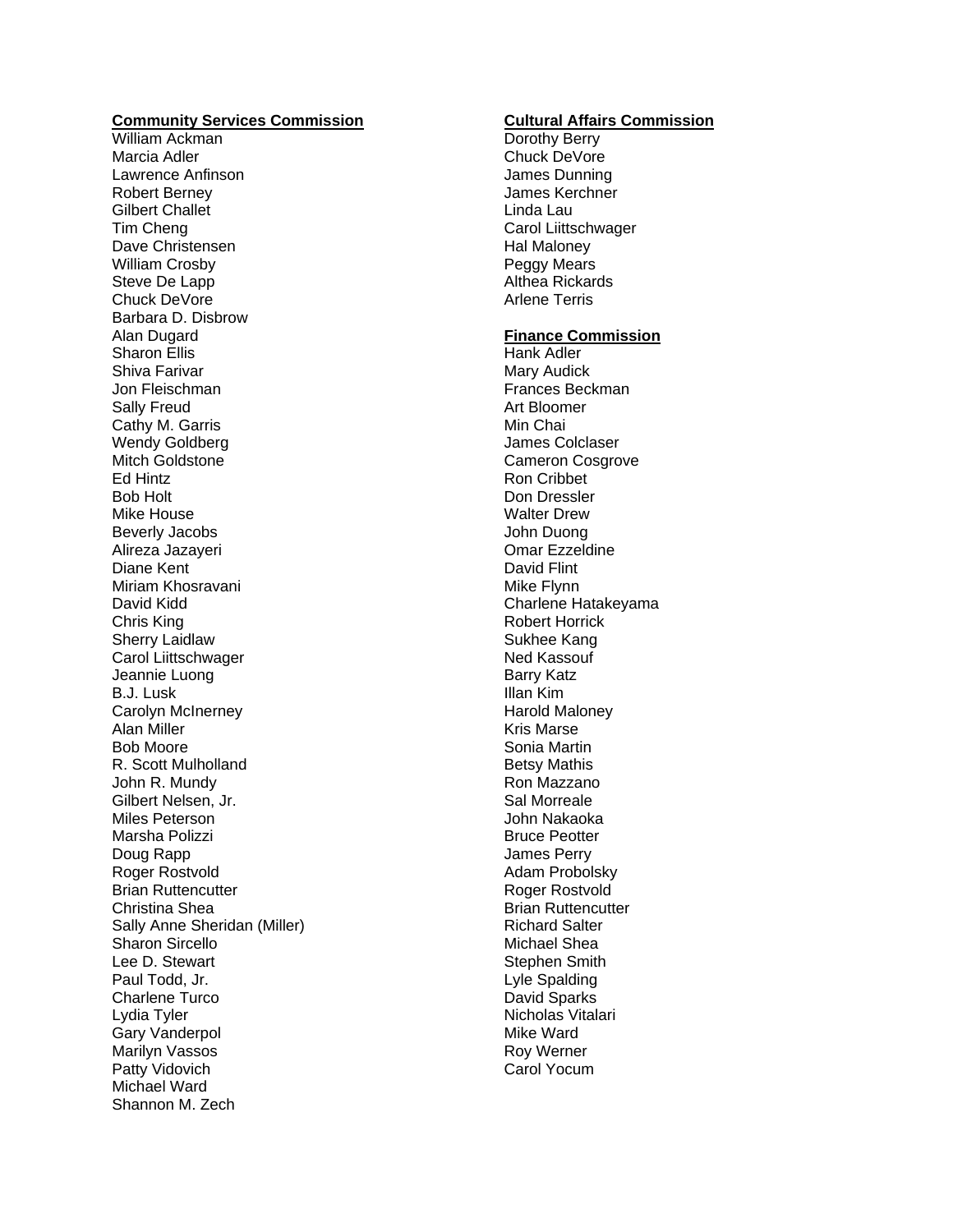#### **Planning Commission**

Hank Adler Ken Baxter Emil Benes Marilyn Boyd Ken Bruner Marlene Bumbera Lyndon Calerdine John Carlyle Ray Catalano Dave Christensen Kate Clark Thomas Clark Wayne Clark Janet Colclaser Cameron Cosgrove Gary Dalzell Tom Davey Joseph Dimento Ed Dornan Anthony Dragun Chris Elliott Jon Fleischman Ellen Freund Mary Ann Gaido George Gallagher Marc Goldstone Mary Hadley Ken Hansen Larry Hoffman Frank Hurd Lowell Johnson David Kelly Richard Kent John Kleinpeter Steve Kuhn William Lobdell Franklin Lunding Robert Martin Joe Martinez Mary Wesley Betsy Mathis Bill Mavity Carolyn McInerney Chris Mears Burton Mindick Nancy Neudorf Thomas Parham Scott Peotter Mark Petracca Adam Probolsky Walter Rungaitis Robert Ruth Richard Salter Roland Schinzinger Doug Sheldon Harry Shuptrine Robert Smith Greg Smith

Will Swaim David Terris Tom Testerman E. Paul Tonkovich Bill Vardoulis Michael Ward Robert West Carol Yocum

#### **Public Safety**

Art Bloomer Gary Marcus William Ackman Eric Gruver Henry Pontell Jim Boone Victoria Miller Dave Christensen Howard Klein Leslie Pyle Leon Thomas

# **Senior Citizens Council**

Massy Alavi Nick Alles Mary Allison Glenn L. Anderson Alice Andrews Ann Aspinwall Al Brandt Sam Castelo Nancy Cheng Charlie Choi Ethel Coplen Cecilia Dunn Bill Dyer Jim Felton Thelma Frazier Ed Grell Homer Guimond Pat Hall Glenn Himmel Alireza Jazayeri Derrel Kay Nancy Kennedy Tom Murray Joe Nadel Clarence Nedom Kathleen Pfeiffer Ann Plummer Najma Quader Mabel Rhea Stewart Richmond Isadore Schneider Emmitt Smith Janet Styers Helen Wilson